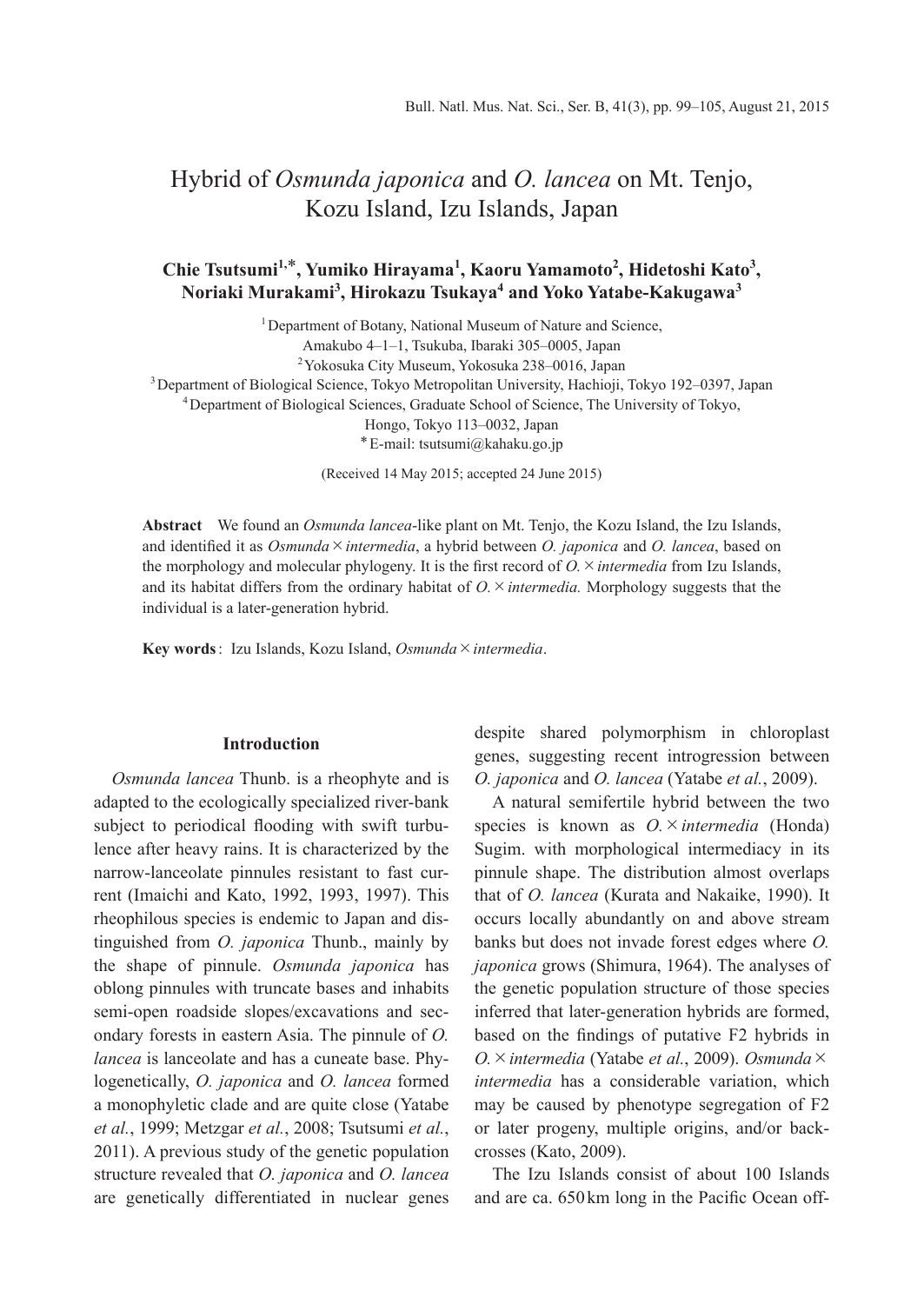shore the Izu peninsula in Japan. *Osmunda japonica* is common on the inhabited islands, although there is no record of rheophilous *O. lancea* from the Islands (Kurata and Nakaike, 1990). Recently we found an *O. lancea-*like plant with narrow-lanceolate pinnules around the top of Mt. Tenjo on the Kozu Island, an inhabited island of the Izu Islands locating about 55 km apart from the nearest Izu Peninsula. To reveal the taxonomic identity of the plant, we performed morphological and molecular phylogenetic analyses using several nuclear markers.

# **Materials and Methods**

Living plant materials of an *Osmunda lancea*like plant (KL1) and two *O. japonica* individuals (KJ1 and KJ2) were collected from the Kozu Island (Fig. 1, Table 1).

In a morphological analysis, five pinnules of



Fig. 1. Localities of *Osmunda lancea*-like plant (green square) and *O. japonica* (red squares) at Mt. Tenjo in the Kozu island. Sample IDs are identical to those of Table 1. The basemap is the 1:25,000 topographic map (Kozu island) published by Geospatial Information Authority of Japan. Scale bar=300 m.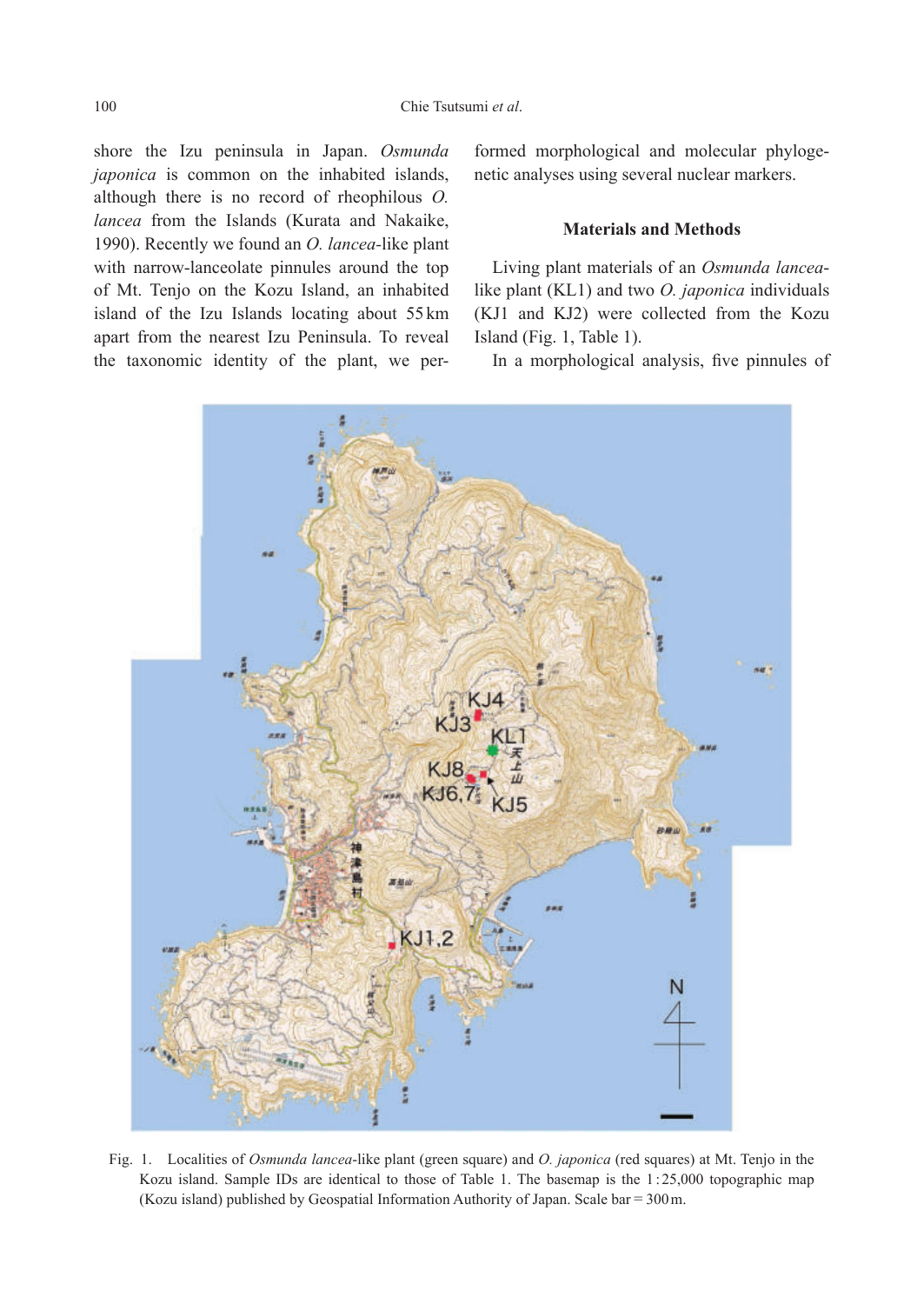| Species                             | Sample ID                                                | Locality                                                                                                                                                                                                                                                                                                                                                                                                                                                                                                                                                                                  |  |  |
|-------------------------------------|----------------------------------------------------------|-------------------------------------------------------------------------------------------------------------------------------------------------------------------------------------------------------------------------------------------------------------------------------------------------------------------------------------------------------------------------------------------------------------------------------------------------------------------------------------------------------------------------------------------------------------------------------------------|--|--|
| O. lancea like plant<br>O. japonica | $KL1*$<br>$KJ1^*$<br>$KJ2^*$<br>KJ3<br>KJ4<br>KJ5<br>KJ6 | Japan, Tokyo, Kodzu Isl., Mt. Tenjo (N34°12'59", E139°09'16", alt. ca. 500 m)<br>Japan, Tokyo, Kodzu Isl., Mt. Chichibu (N34°11'59", E139°08'39", alt. ca. 170 m)<br>Japan, Tokyo, Kodzu Isl., Mt. Chichibu (N34°11'59", E139°08'39", alt. ca. 170 m)<br>Japan, Tokyo, Kodzu Isl., Mt. Tenjo (N34°13'09", E139°09'11", alt. ca. 500 m)<br>Japan, Tokyo, Kodzu Isl., Mt. Tenjo (N34°13'10", E139°09'11", alt. ca. 500 m)<br>Japan, Tokyo, Kodzu Isl., Mt. Tenjo (N34°12'51", E139°09'13", alt. ca. 500 m)<br>Japan, Tokyo, Kodzu Isl., Mt. Tenjo (N34°12'50", E139°09'09", alt. ca. 500 m) |  |  |
|                                     | KJ7                                                      | Japan, Tokyo, Kodzu Isl., Mt. Tenjo (N34°12'50", E139°09'09", alt. ca. 500 m)                                                                                                                                                                                                                                                                                                                                                                                                                                                                                                             |  |  |
|                                     | KJ8                                                      | Japan, Tokyo, Kodzu Isl., Mt. Tenjo (N34°12'51", E139°09'08", alt. ca. 500 m)                                                                                                                                                                                                                                                                                                                                                                                                                                                                                                             |  |  |

Table 1. *Osmunda* individuals found on the Kozu Island. Asterisks (\*) show samples used for molecular analyses

Table 2. Primers, GenBank accession numbers and total lengths of nuclear EST markers analyzed in this study

| Maker           | Accession<br>No. | Total<br>length<br>(bp) | Primer name | Primer sequence             | References                  |
|-----------------|------------------|-------------------------|-------------|-----------------------------|-----------------------------|
| <b>EST L141</b> | FS993744         | 434                     | EST L141F   | CATTCGTGAGGGTTCAAGGT        | Yatabe-Kakugawa et al. 2013 |
|                 |                  |                         | EST L141R   | ACTGTCCCCTGATTTGATGG        | Yatabe-Kakugawa et al. 2013 |
| EST L258        | FS993861         | 317                     | EST L258F   | <b>TCATGGCGACTGTGAAGAAG</b> | Yatabe et al. 2009          |
|                 |                  |                         | EST L258R   | CGCCCTTTGGATTTACGATA        | Yatabe et al. 2009          |
| EST L261        | FS993864         | 320                     | EST L261F   | ACGTGGTGGCTTCTGGTTAC        | Yatabe-Kakugawa et al. 2013 |
|                 |                  |                         | EST L261R   | <b>GCAGCACCAAAACTCCTAGC</b> | Yatabe-Kakugawa et al. 2013 |

the *O. lancea*-like plant (KL1) were picked out randomly in order to measure morphological characters as indicators of stenophylly using the same method as Yatabe *et al.* (2009). The number of ultimate veinlets of the basal basiscopic vein was counted, and the angle of pinnule-base was measured.

In a molecular phylogenetic analysis, DNA was extracted from silica-gel dried material using a QIAGEN DNeasy mini kit (Qiagen, Valencia California), following the manufacturer's instruction. Three nuclear DNA markers (EST\_L141, EST L258, EST L261), which were selected from an expressed sequence tag library developed by Yatabe *et al.* (2009), and the chloroplast *rbcL* (ribulose-1,5-bisphosphate carboxylase/ oxygenase large subunit) were analyzed. Primers for amplification and sequencing and detailed information on the three nuclear markers are shown in Table 2. We used PHASE 2.1.1 to reconstruct probable pairs of haplotypes for each of the sequences with heterozygous sites (Stephens and Donnelly, 2003). We constructed a haplotype network using statistical parsimony methods in TCS v1.2.1 (Clement *et al.*, 2000) using samples from the Kozu Island, along with eight samples of *O. japonica* and three of *O. lancea* analyzed in Tsutsumi *et al.* (2011) (Appendix 1).

#### **Results**

We found only one *Osmunda lancea-*like individual, which inhabits in a wind beaten area around the top of Mt. Tenjo on the Kozu Island (Figs. 1 and 2, Table 1). It has narrow-lanceolate pinnules, and the base of the pinnules is cuneate, similar to that of *O. lancea* (Fig. 2). No fertile leaf was found. Several individuals of *O. japonica* were found around there (Figs. 1 and 2, Table 1), which are moderately small and inhabit under forests or in crevices of rocks.

The averages of the veinlet numbers of the basiscopic basal vein and the pinnule-base angles were plotted for the *O. lancea*-like individual, together with samples analyzed in Yatabe *et al.* (2009) (Fig. 3). The two values of the *O. lancea*like individual fell in the range of those in populations of *O. japonica* and *O. lancea*. It was, however, an outlier in the putative F1 hybrids of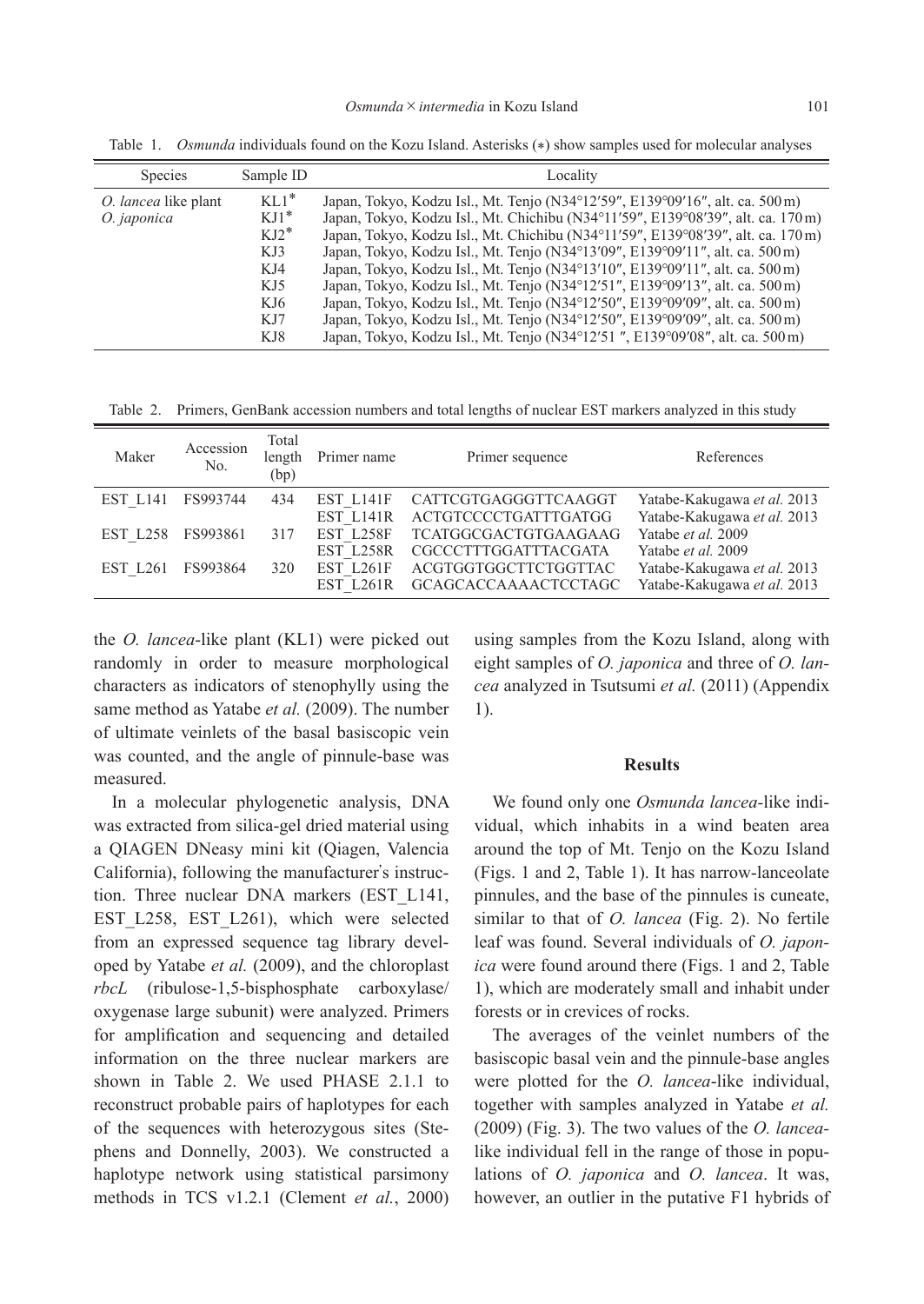

Fig. 2. *Osmunda lancea*-like plant and *O. japonica* at the top of Mt. Tenjo, Kozu Island. A–C. *O. lancea*-like plant. A. Habitat. B. Leaf. C. Base of pinnule. D–F. *O. japonica.*

*O.*×*intermedia*, which were identified by NewHybrids analysis using ten nuclear DNA markers in Yatabe *et al.* (2009).

The genotypes of *O. lancea-*like plant for the three examined markers (EST\_L141, EST\_L258, EST\_L261) revealed that the *O. lancea-*like plant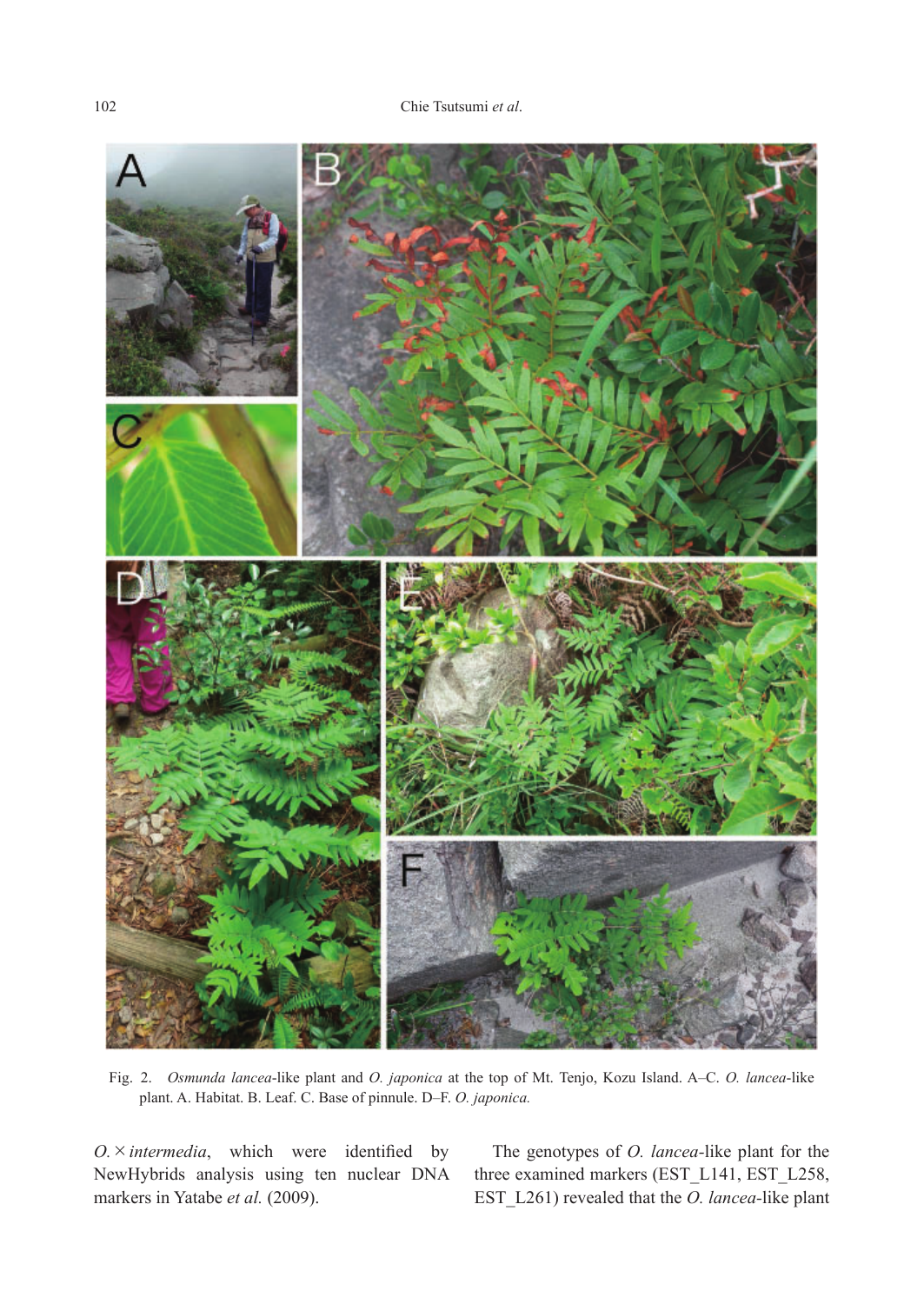

Fig. 3. Morphological characters of pinnules with data of Kozu island *O. lancea*-like plant (solid triangle) added on Fig. 3 of Yatabe *et al.* (2009). *Osmunda japonica* (open circles), *O.*×*intermedia* (crosses, identified as F1 hybrids by NewHybrids analysis based on ten nuclear DNA markers), *O. lancea* (solid diamonds), and possible later-generation hybrids (solid square, identified as F2 hybrids or backcross hybrids by NewHybrids analysis).

has two distinct alleles in all markers (Fig. 4); one is identical to a typical type of alleles in *O. lancea*, and the other is coincide with a typical type of alleles in *O. japonica*. There is no difference in the sequences of the chloroplast *rbcL* gene of the *O. lancea-*like plant from those of *O. japonica* and *O. lancea* (data not shown).

# **Discussion**

Results of the morphological and molecular phylogenetic analyses suggested that the *Osmunda lancea*-like plant is *O.*×*intermedia*, a hybrid between *O. japonica* and *O. lancea.* It is the first record of *O.*×*intermedia* from the Izu Islands. It has untypical morphology among  $O \times$ *intermedia* plants; the angle of pinnule base is intermediate between those of *O. japonica* and  $O \times$ *intermedia*, although the number of veinlets in most basal basiscopic vein is similar to those of *O.*×*intermedia* (Fig. 3). It suggested that the Kozu Island plant is likely an F2 or later-genera-



Fig. 4. Haplotype networks using three nuclear markers. Doubled circles indicate the haplotypes found in *O. lancea*-like plant. Size of each circle indicates the number of haplotypes (alleles) observed in all the examined individuals. White and black circle show haplotype derived from *O. japonica* and *O. lancea*, respectively. Sample information is shown in Appendix 1. J1–J8, *O. japonica*; L1–L3, *O. lancea*; KJ1–KJ2, *O. japonica* from the Kozu island; KL1, *O. lancea*-like plant from the Kozu island. Different alphabets following sample name indicate distinct alleles.

tion hybrid. The genetically putative F2 hybrids or backcross individuals have extreme morphology in  $O \times$ *intermedia*, which is likely caused by segregation of genes for morphological characters (Yatabe *et al.*, 2009).

*Osmunda japonica* occurs in eastern Asia extending west to the western Himalaya and south to northern Vietnam (Kato, 2007). In Japan, it is widely distributed from northern Hokkaido to the Ryukyu Islands (Kurata and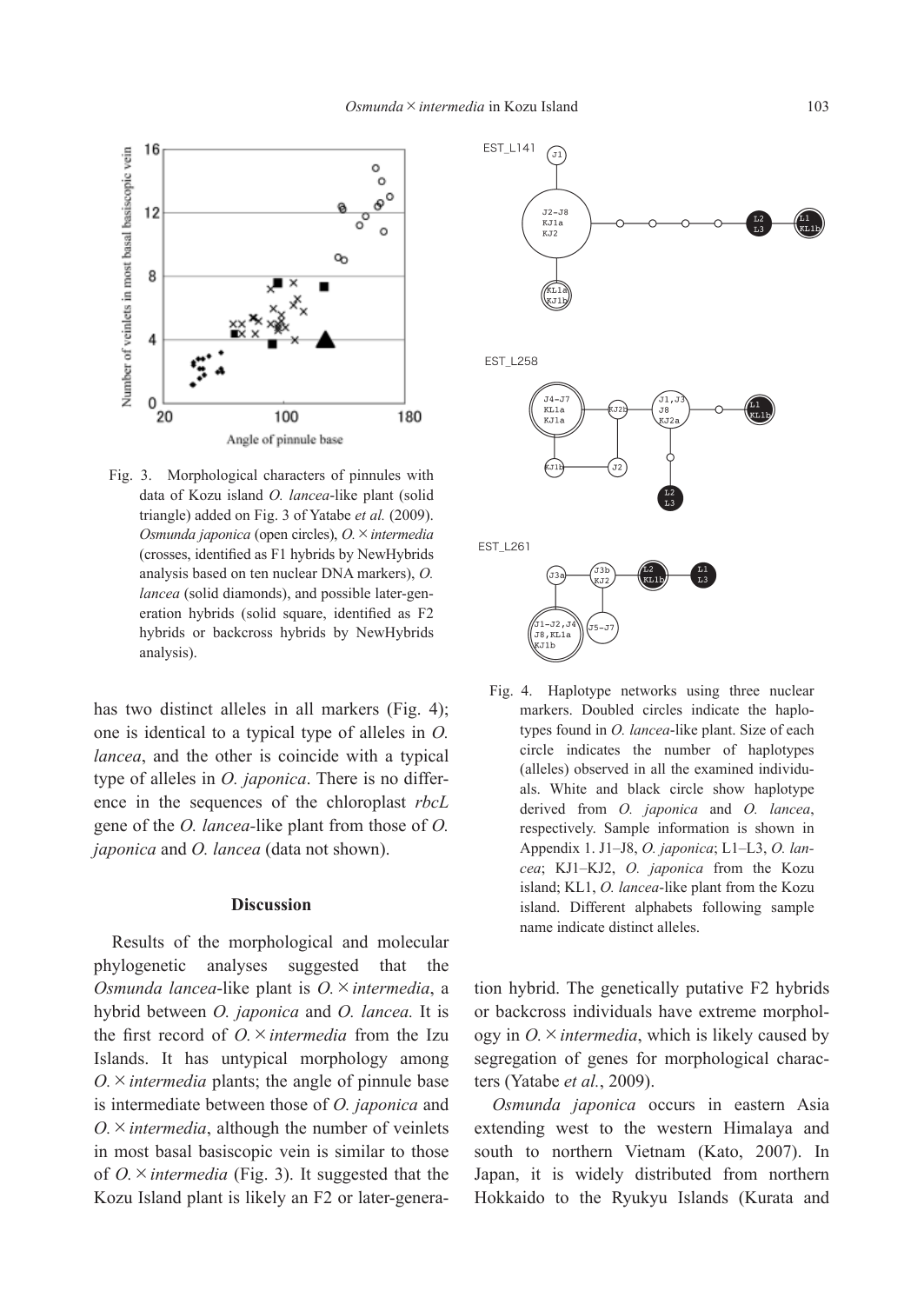Nakaike, 1990). Rheophilous *O. lancea* is endemic to Japan and has moderately narrow distribution area, from southern Hokkaido to Miyazaki Pref., southern Kyushu, and not distributed in the Ryukyu Islands (Kurata and Nakaike, 1990). The distribution of *O.*× *intermedia* almost overlaps that of *O. lancea* (Kurata and Nakaike, 1990). In the Izu Islands, however, *O. japonica* (one parent of *O.*× *intermedia*) is common on inhabited islands while *O. lancea*, another parent, is not recorded to occur (Kurata and Nakaike, 1990). It suggests that the Kozu Island *O.*×*intermedia* is considered not to be derived from outcrosses between the two extant neighboring parent plants. The Izu Archipelago is a chain of volcanic islands without any previous connection to the mainland. The oceanic islands were probably formed within the past million years (Kaneoka *et al.*, 1970). The Kozu Island is composed of at least 16 rhyolitic monogenetic volcanos and it has been inferred that the eruption of rhyolites began at least several tens of thousands years ago and was repeated intermittently (Isshiki, 1982). The latest and large eruption was at Mt. Tenjo in 838 AD according to Shoku Nihon Koki, a Japanese old historical literature, published in 869 AD (Isshiki *et al.*, 1965). One possible cause of the existence is that the establishment of *O.*×*intermedia* on the Kozu Island may be involved with a longdispersal of spores of *O.*×*intermedia*, which is known as to be semifertile and has moderate spore germination rates (4–11%: Shimura, 1964). Another, less like possibility is that *O.*× *intermedia* was formed in situ by crossing of *O. japonica* and *O. lancea*, which became extinct or whose spores were dispersed recently.

*Osmunda*×*intermedia* usually grows in the upper rheophytic zone. However, the Kozu Island plant is found on the top of mountain. Its extreme morphology of narrow-lanceolate pinnules may happen to be appropriate to such a wind beaten area around the top of the mountain.

#### **Acknowledgments**

The authors thank S. Akiyama, M. K. Bhattacharya, A. Ebihara, C. R. Fraser-Jenkins, H. K. Goswami, M. Kato, S. Kobayashi, G. Kokubugata and T. Minamitani for their help during the trips or for providing materials. We are also grateful to M. Kato for useful suggestions. We also thank Kenya Ishida who guided the practical training of students of Department of Biological Sciences, University of Tokyo for the help of the fieldwork of *Osmunda* in the Kozu Island.

# **References**

- Clement, M., Posada, D. and Crandall, K. A. 2000. TCS: A computer program to estimate gene genealogies. Molecular Ecology 9: 1657–1660.
- Imaichi, R. and Kato, M. 1992. Comparative leaf development of *Osmunda lancea* and *O. japonica* (Osmundaceae): heterochronic origin of rheophytic stenophylly. The Botanical Magazine, Tokyo 105: 199–213
- Imaichi, R. and Kato, M. 1993. Comparative leaf morphology of young sporophytes of rheophytic *Osmunda lancea* and dryland *O. japonica.* Journal of Plant Research 106: 37–45.
- Imaichi, R. and Kato, M. 1997. Speciation and morphological evolution in rheophytes. In: Iwatsuki, K. and Raven, P. H. (eds.). Evolution and Diversification of Land Plants, pp. 309–318, Springer, Tokyo.
- Isshiki, N., Ono, K., Hirayama, J. and Ohta, R. 1965. Carbon-14 dating. Chishitsu News 133: 20–27 (in Japanese).
- Isshiki, N. 1982. Geology of the Kozushima district. Quadrangle series scale 1 : 50,000. Geological Survey Japan, Hachijojima (9) No. 2 (in Japanese with English abstract).
- Kaneoka, I., Isshiki, N. and Zashu, S. 1970. K–Ar ages of the Izu–Bonin Islands. Geochemical Journal 4: 53–60.
- Kato, M. 2007. Distribution of Osmundaceae. Bulletin of the National Museum of Nature and Science, Series B 33: 81–90.
- Kato, M. 2009. Hybrids in the fern genus *Osmunda* (Osmundaceae). Bulletin of the National Museum of Nature and Science, Series B 35: 63–69.
- Kurata, S. and Nakaike, T. 1990. Illustrations of Pteridophytes of Japan, vol. 6. University of Tokyo Press, Tokyo.
- Metzgar, J. S., Skog, J. E., Zimmer, E. A. and Pryer, K. M. 2008. The paraphyly of *Osmunda* is confirmed by phylogenetic analyses of seven plastid loci. Systematic Botany 33: 31–36.